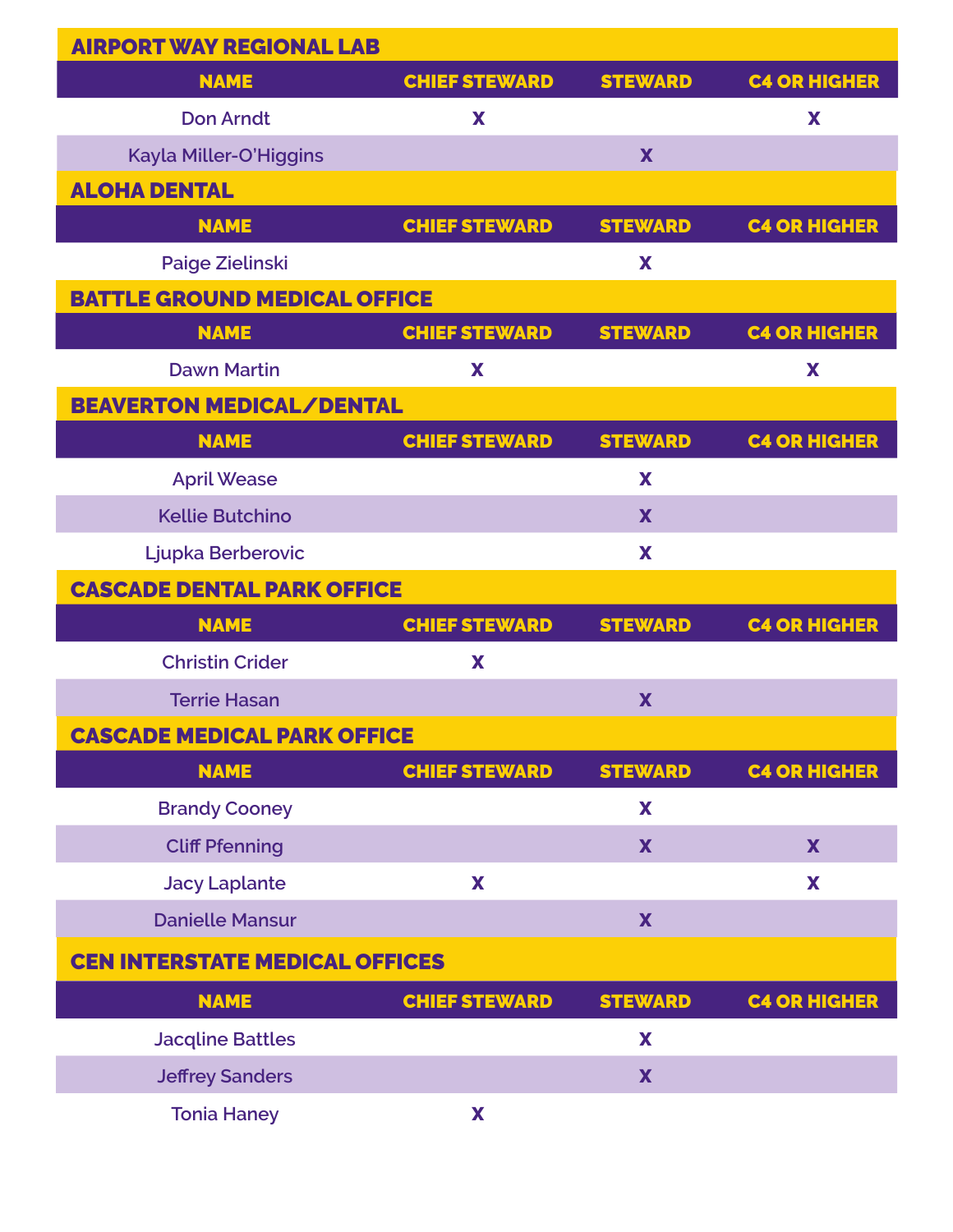| <b>CLACKAMAS DENTAL OFFICES</b>      |                      |                |                     |
|--------------------------------------|----------------------|----------------|---------------------|
| <b>NAME</b>                          | <b>CHIEF STEWARD</b> | <b>STEWARD</b> | <b>C4 OR HIGHER</b> |
| <b>Kelly Richards</b>                |                      | X              |                     |
| <b>CLACKAMAS EYE</b>                 |                      |                |                     |
| <b>NAME</b>                          | <b>CHIEF STEWARD</b> | <b>STEWARD</b> | <b>C4 OR HIGHER</b> |
| <b>Kristen Lottes</b>                | X                    |                |                     |
| <b>E. INTERSTATE MEDICAL OFFICES</b> |                      |                |                     |
| <b>NAME</b>                          | <b>CHIEF STEWARD</b> | <b>STEWARD</b> | <b>C4 OR HIGHER</b> |
| <b>Amanda Carman</b>                 |                      | X              |                     |
| <b>Andy Fullenwider</b>              |                      | X              |                     |
| <b>Jim Bussell</b>                   |                      | X              |                     |

| <b>EUGENE MEDICAL</b>          |                      |                |                     |
|--------------------------------|----------------------|----------------|---------------------|
| <b>NAME</b>                    | <b>CHIEF STEWARD</b> | <b>STEWARD</b> | <b>C4 OR HIGHER</b> |
| <b>Jackie Boaz</b>             |                      | Х              |                     |
| <b>Joel Roberts</b>            |                      | X              |                     |
| <b>GATEWAY MEDICAL OFFICES</b> |                      |                |                     |
| <b>NAME</b>                    | <b>CHIEF STEWARD</b> | <b>STEWARD</b> | <b>C4 OR HIGHER</b> |
| <b>Binhtrang Vo</b>            | X                    | Х              | X                   |
| <b>Laura Billingsley</b>       |                      |                |                     |

| <b>GLISAN DENTAL OFFICES</b> |                      |                |                     |
|------------------------------|----------------------|----------------|---------------------|
| <b>NAME</b>                  | <b>CHIEF STEWARD</b> | <b>STEWARD</b> | <b>C4 OR HIGHER</b> |
| <b>Jennifer Obeid</b>        |                      | X              |                     |
| <b>Stacy Dunnihoo</b>        |                      | X              |                     |
| <b>GRAND DENTAL</b>          |                      |                |                     |
| <b>NAME</b>                  | <b>CHIEF STEWARD</b> | <b>STEWARD</b> | <b>C4 OR HIGHER</b> |
| <b>Teresa Harris</b>         |                      |                |                     |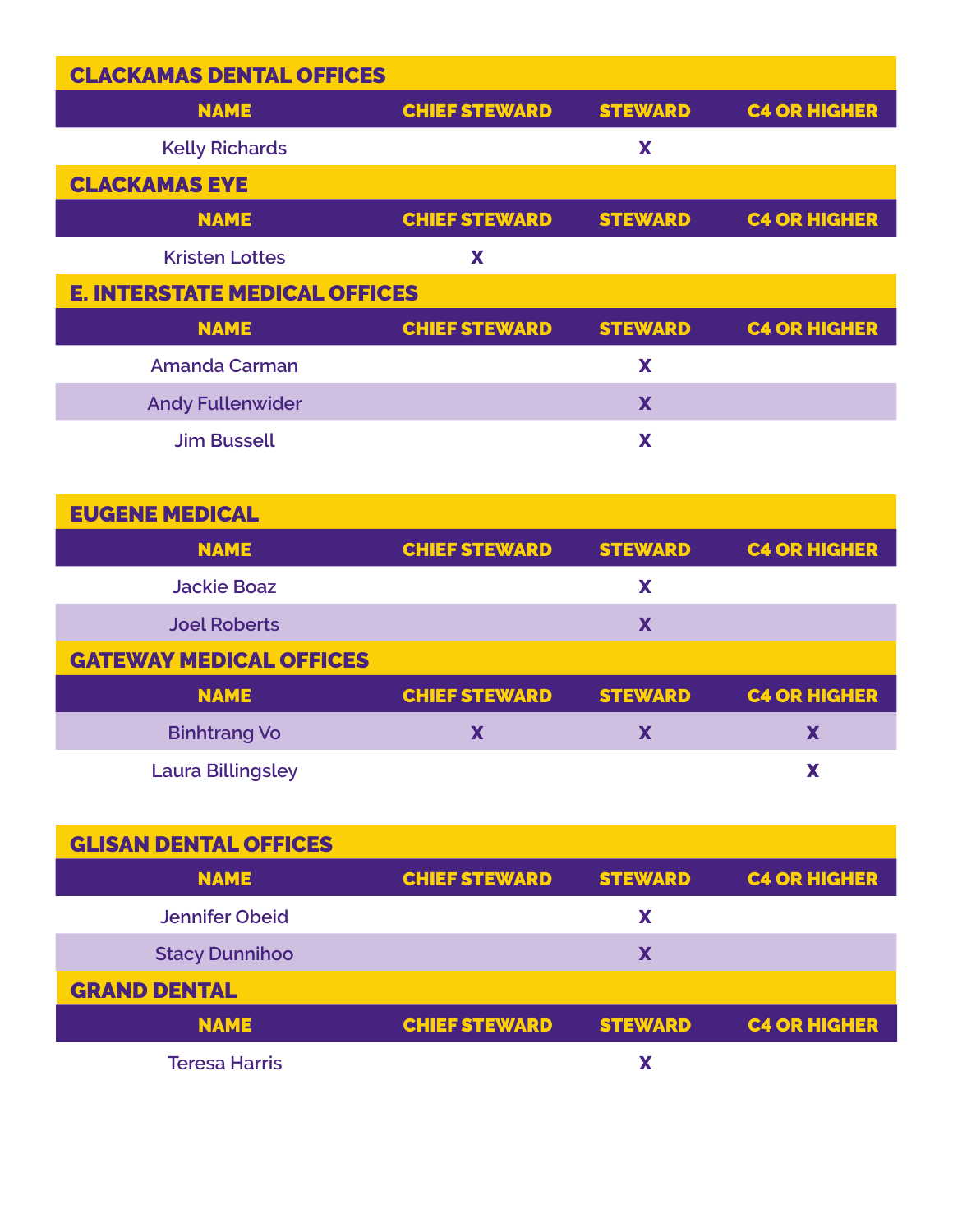| <b>JOHNSON CREEK DENTAL</b>         |                      |                |                     |
|-------------------------------------|----------------------|----------------|---------------------|
| <b>NAME</b>                         | <b>CHIEF STEWARD</b> | <b>STEWARD</b> | <b>C4 OR HIGHER</b> |
| <b>Sara Moran</b>                   | X                    |                |                     |
| <b>Christine Hassing-Weigand</b>    |                      | X              |                     |
| <b>Stacey Inloes</b>                |                      | X              |                     |
| <b>KAISER PERMANENTE BUILDING</b>   |                      |                |                     |
| <b>NAME</b>                         | <b>CHIEF STEWARD</b> | <b>STEWARD</b> | <b>C4 OR HIGHER</b> |
| <b>Alicia Robertson</b>             |                      | X              |                     |
| <b>Amber Stockwell</b>              |                      | X              |                     |
| <b>Lynda Hohensee</b>               |                      | X              |                     |
| <b>Wendy Jensen</b>                 | X                    |                |                     |
| <b>KAISER SUNNYSIDE MEDICAL CTR</b> |                      |                |                     |
| <b>NAME</b>                         | <b>CHIEF STEWARD</b> | <b>STEWARD</b> | <b>C4 OR HIGHER</b> |
| <b>Annie Mathews</b>                | X                    |                |                     |
| <b>Bruce Fries</b>                  |                      | X              |                     |
| <b>Cheryl Kraai</b>                 |                      | $\mathbf x$    |                     |
| <b>Chrystal Dietz</b>               |                      | X              |                     |
| <b>Ester Logan</b>                  |                      | X              |                     |
| <b>Felipa Nesta</b>                 |                      | X              |                     |
| <b>James Gage</b>                   |                      | X              |                     |
| <b>James Shields</b>                |                      | X              |                     |
| <b>Jennifer Wittstruck</b>          |                      | X              | X                   |
| <b>Jose Avalos-Mora</b>             |                      | X              | X                   |
| Juanita Kamhoot                     | X                    |                | X                   |
| <b>Karla Atkinson</b>               |                      | X              | X                   |
| <b>Kellee Root</b>                  |                      | X              |                     |
| <b>Kelly Locati</b>                 |                      | X              |                     |
| <b>Keven Dardon</b>                 | X                    |                |                     |
| <b>Kim Underwood</b>                | X                    |                |                     |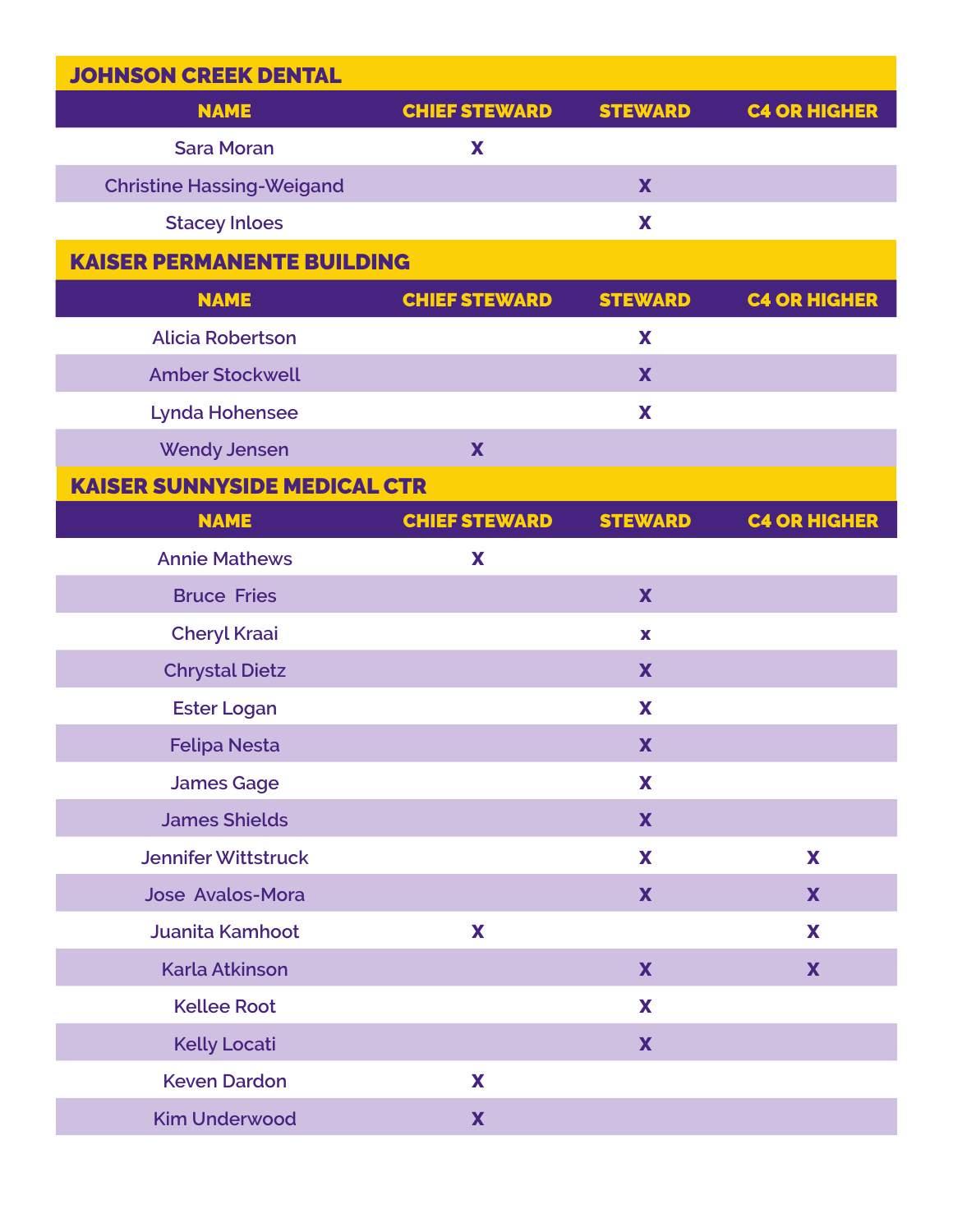| <b>KAISER SUNNYSIDE MEDICAL CTR (CONTINUED)</b> |                      |                |                     |
|-------------------------------------------------|----------------------|----------------|---------------------|
| <b>NAME</b>                                     | <b>CHIEF STEWARD</b> | <b>STEWARD</b> | <b>C4 OR HIGHER</b> |
| <b>Lindsay Laws</b>                             |                      | X              |                     |
| <b>Maggie Vasquez</b>                           |                      | X              |                     |
| <b>Maria Brown</b>                              |                      | X              | X                   |
| <b>Miki McGee</b>                               |                      | X              |                     |
| <b>Nicole Marchand</b>                          |                      | X              |                     |
| <b>Olivia Devers</b>                            | X                    |                | X                   |
| <b>Paula McGuffey</b>                           | X                    |                | X                   |
| <b>Richard Hough</b>                            |                      | X              |                     |
| Sarah Araujo                                    |                      | X              |                     |
| <b>Sean Padberg</b>                             |                      | X              |                     |
| <b>Susana Sofich-Night</b>                      | X                    |                |                     |
| <b>Stephanie House</b>                          |                      | X              |                     |
| <b>Tali Laban</b>                               |                      | X              |                     |
| <b>Tiffany Laban</b>                            |                      | X              |                     |
| <b>KEIZER STATION</b>                           |                      |                |                     |
| <b>NAME</b>                                     | <b>CHIEF STEWARD</b> | <b>STEWARD</b> | <b>C4 OR HIGHER</b> |
| <b>Jaime Wunderlich</b>                         | X                    |                |                     |
| LONGVIEW/KELSO MED/DENTAL OFFC                  |                      |                |                     |
| <b>NAME</b>                                     | <b>CHIEF STEWARD</b> | <b>STEWARD</b> | <b>C4 OR HIGHER</b> |
| <b>Julie Weddle</b>                             |                      | X              | X                   |
| <b>Tyka Brannan</b>                             |                      | X              |                     |
| <b>Sheryl Miller</b>                            | X                    |                | X                   |
| <b>Ricky Henderson</b>                          |                      | X              |                     |
| <b>MONTGOMERY PARK</b>                          |                      |                |                     |
| <b>NAME</b>                                     | <b>CHIEF STEWARD</b> | <b>STEWARD</b> | <b>C4 OR HIGHER</b> |
| <b>Felicia Locke</b>                            |                      | X              |                     |
| <b>Juanita Zimmer</b>                           |                      | X              |                     |
| <b>Christie Weigart</b>                         |                      | X              |                     |
| <b>Michael Edwards</b>                          |                      | X              |                     |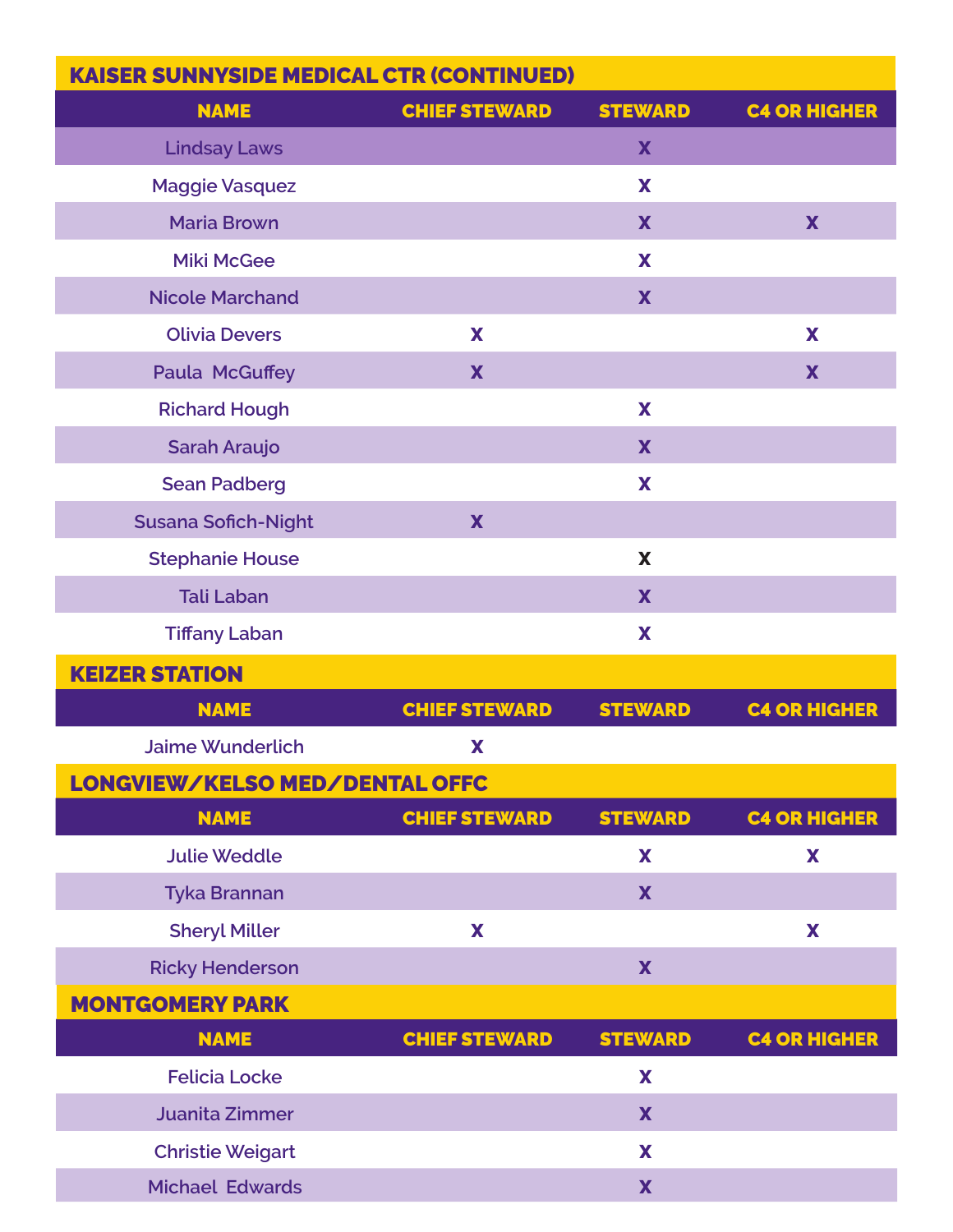| <b>MT. SCOTT MEDICAL OFFICES</b>    |                      |                |                     |
|-------------------------------------|----------------------|----------------|---------------------|
| <b>NAME</b>                         | <b>CHIEF STEWARD</b> | <b>STEWARD</b> | <b>C4 OR HIGHER</b> |
| <b>Agnieszka Francher</b>           |                      | X              |                     |
| <b>Alichia Hunsaker</b>             |                      | X              |                     |
| <b>Cindy Vanderveer</b>             |                      | X              | X                   |
| <b>Denise Chilcote</b>              |                      | X              |                     |
| <b>Jaquee Pinckney</b>              | X                    |                |                     |
| <b>Sarah Durant</b>                 |                      | X              |                     |
| <b>Tatyana Korchak</b>              |                      | X              |                     |
| <b>Taunja Swenson</b>               |                      | X              |                     |
| <b>Tonia Shirrell-Sircin</b>        |                      | X              |                     |
| <b>MT. TALBERT MEDICAL OFFICES</b>  |                      |                |                     |
| <b>NAME</b>                         | <b>CHIEF STEWARD</b> | <b>STEWARD</b> | <b>C4 OR HIGHER</b> |
| <b>Alison Gayner</b>                |                      | X              |                     |
| <b>Carol Johnson</b>                |                      | X              |                     |
| <b>Deana Potter</b>                 |                      | X              |                     |
| <b>Winter Carter</b>                |                      | X              |                     |
| <b>N. LANCASTER DENTAL OFFICES</b>  |                      |                |                     |
| <b>NAME</b>                         | <b>CHIEF STEWARD</b> | <b>STEWARD</b> | <b>C4 OR HIGHER</b> |
| <b>Amy Foust</b>                    |                      | X              |                     |
| <b>Wendy Geils</b>                  |                      | X              | X                   |
| <b>N. LANCASTER MEDICAL OFFICES</b> |                      |                |                     |
| <b>NAME</b>                         | <b>CHIEF STEWARD</b> | <b>STEWARD</b> | <b>C4 OR HIGHER</b> |
| <b>Amy Foust</b>                    |                      | X              |                     |
| <b>Annette Keathley</b>             |                      | X              |                     |
| <b>Brittany Davis</b>               |                      | X              |                     |
| <b>Gregory Rabell</b>               |                      | X              | X                   |
| <b>Heather Pozniakoff</b>           |                      | X              |                     |
| <b>Melissa Garcia</b>               | X                    |                | X                   |
| <b>Sarah Fiscus</b>                 |                      | X              | X                   |
| <b>Tina Fletcher</b>                |                      | X              |                     |
| <b>Verda Maxwell</b>                |                      | X              |                     |
| <b>Wendy Geils</b>                  |                      | X              | X                   |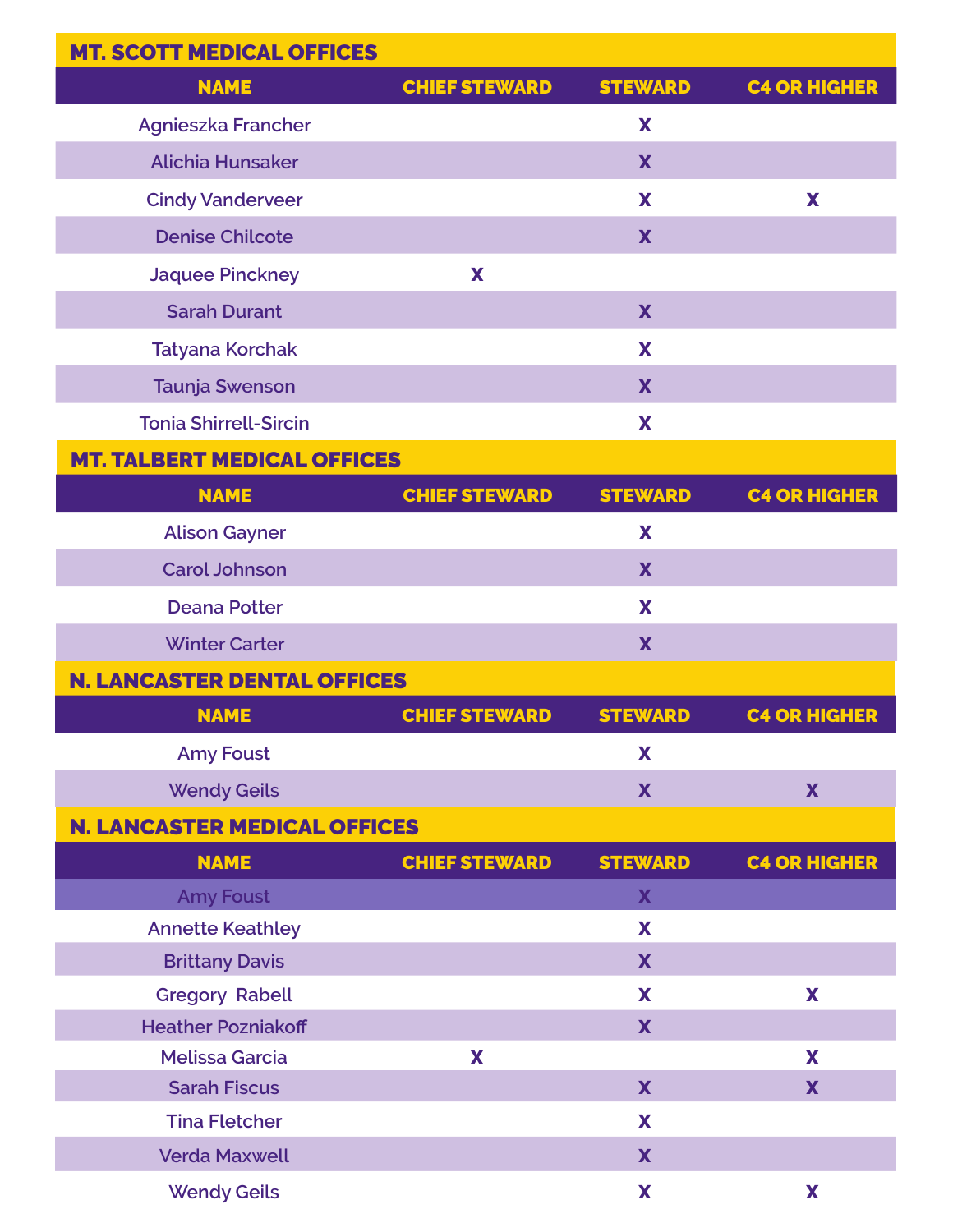| <b>NORTH INTERSTATE SERVICES BUILDING</b> |                      |                |                     |
|-------------------------------------------|----------------------|----------------|---------------------|
| <b>NAME</b>                               | <b>CHIEF STEWARD</b> | <b>STEWARD</b> | <b>C4 OR HIGHER</b> |
| <b>Cindy Sims</b>                         |                      | X              |                     |
| <b>Jovita Chaney</b>                      |                      | X              |                     |
| <b>Shelly Washington</b>                  |                      | X              |                     |
| <b>Tina Adair</b>                         |                      | X              |                     |
| <b>Dawn Branum</b>                        |                      | X              |                     |
| <b>ORCHARDS MEDICAL OFFICE</b>            |                      |                |                     |
| <b>NAME</b>                               | <b>CHIEF STEWARD</b> | <b>STEWARD</b> | <b>C4 OR HIGHER</b> |
| <b>Kathy Smith</b>                        |                      | X              |                     |
| <b>Nate Orr</b>                           | X                    |                |                     |
| <b>Jennfier Llanos</b>                    |                      | X              |                     |
| <b>OREGON CITY DENTAL</b>                 |                      |                |                     |
| <b>NAME</b>                               | <b>CHIEF STEWARD</b> | <b>STEWARD</b> | <b>C4 OR HIGHER</b> |
| <b>Celeste Servo</b>                      |                      | X              | X                   |
| <b>Nichole Wellman</b>                    |                      | X              |                     |
| <b>REGIONAL PROCESS CENTER</b>            |                      |                |                     |
| <b>NAME</b>                               | <b>CHIEF STEWARD</b> | <b>STEWARD</b> | <b>C4 OR HIGHER</b> |
| <b>Amy Yankey</b>                         |                      | X              |                     |
| <b>Beverly Caron</b>                      |                      | X              |                     |
| <b>Jerrica Ratzlaff Gilbert</b>           |                      | X              |                     |
| <b>Kourtney Roberts</b>                   |                      | X              |                     |
| Lashawnna Gultry                          |                      | X              |                     |
| <b>Linda Shaddock</b>                     |                      | X              |                     |
| <b>Marissa Shaylor</b>                    |                      | X              |                     |
| <b>Martin Castilla</b>                    |                      | X              |                     |
| <b>Nichole Peters</b>                     |                      | X              |                     |
| <b>Paige Chavez</b>                       |                      | X              |                     |
| <b>Paul Laban</b>                         |                      | X              | X                   |
| <b>Shannon McVay</b>                      | X                    | X              |                     |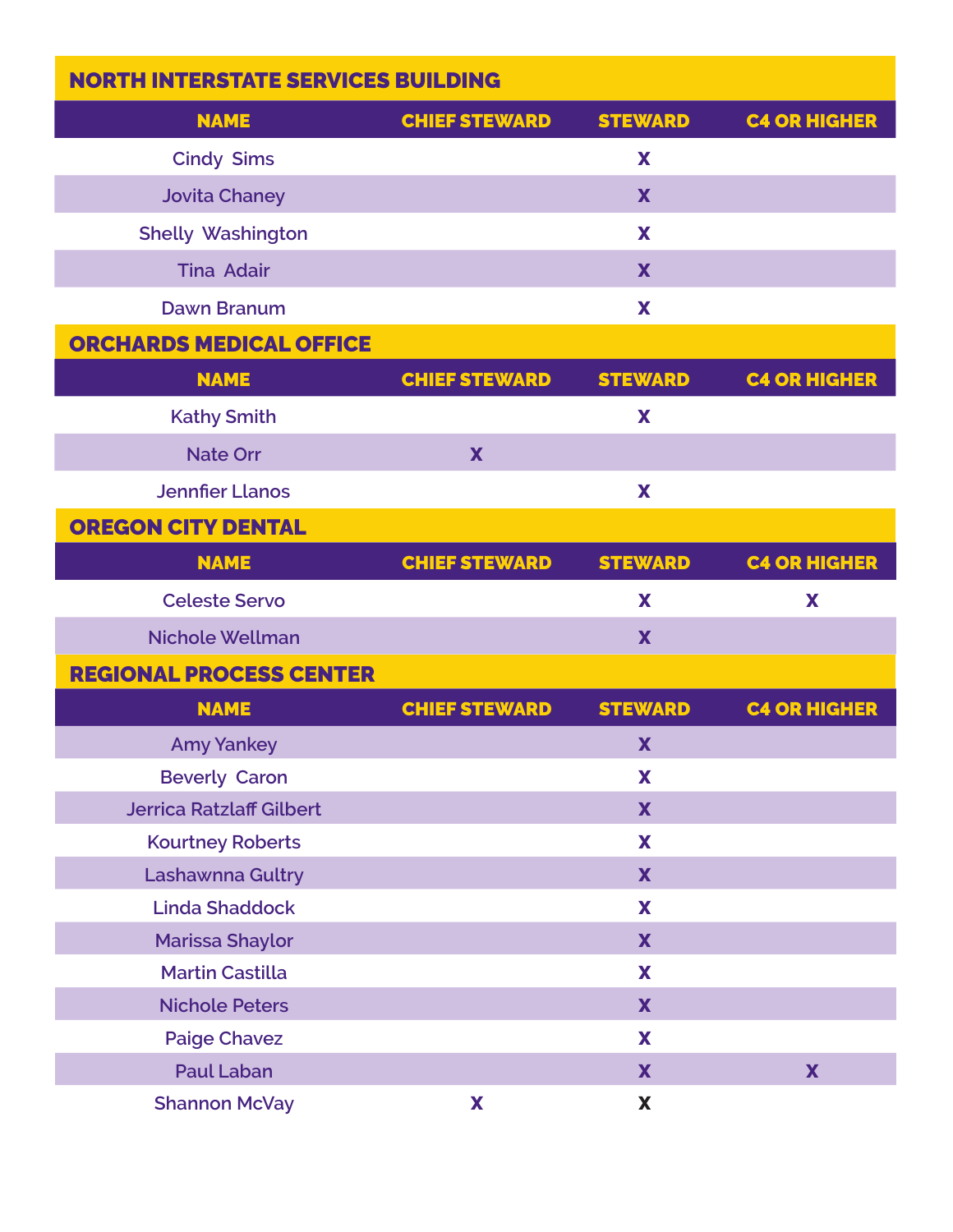| <b>REGIONAL PROCESS CENTER (CONTINUED)</b> |                      |                |                     |
|--------------------------------------------|----------------------|----------------|---------------------|
| <b>NAME</b>                                | <b>CHIEF STEWARD</b> | <b>STEWARD</b> | <b>C4 OR HIGHER</b> |
| <b>Steve Schroeder</b>                     |                      | X              |                     |
| <b>Susanne Schuchman</b>                   |                      | X              | X                   |
| <b>David Biggam</b>                        |                      | X              |                     |
| <b>Kathleen Robinson</b>                   |                      | X              |                     |
| <b>Richard Liddle</b>                      |                      | X              |                     |
| <b>Sherie Pang</b>                         |                      | X              |                     |
| <b>RIVER VALLEY DENTAL</b>                 |                      |                |                     |
| <b>NAME</b>                                | <b>CHIEF STEWARD</b> | <b>STEWARD</b> | <b>C4 OR HIGHER</b> |
| <b>Jamie Laisure</b>                       |                      | X              |                     |
|                                            |                      |                |                     |
| <b>ROCKWOOD MEDICAL OFFICES</b>            |                      |                |                     |
| <b>NAME</b>                                | <b>CHIEF STEWARD</b> | <b>STEWARD</b> | <b>C4 OR HIGHER</b> |
| <b>Christy Ward</b>                        |                      | X              |                     |
| <b>Janna Varela</b>                        | X                    |                | X                   |
| <b>SALMON CREEK DENTAL OFFICES</b>         |                      |                |                     |
| <b>NAME</b>                                | <b>CHIEF STEWARD</b> | <b>STEWARD</b> | <b>C4 OR HIGHER</b> |
| <b>Barbara Suell</b>                       |                      | X              |                     |
| <b>SALMON CREEEK MEDICAL OFFICES</b>       |                      |                |                     |
| <b>NAME</b>                                | <b>CHIEF STEWARD</b> | <b>STEWARD</b> | <b>C4 OR HIGHER</b> |
| <b>Beth Swanson</b>                        | X                    | X              |                     |
| <b>Dawn Rousett</b>                        |                      | X              | X                   |
| <b>Emma Jensen</b>                         |                      | X              |                     |
| <b>Jennifer York</b>                       |                      | X              |                     |
| <b>Kimberly Hatago</b>                     |                      | X              |                     |
| <b>Kristen Clute</b>                       |                      | X              |                     |
| <b>Lori Fulks</b>                          |                      | X              |                     |
| <b>Marla Foertsch</b>                      |                      | X              |                     |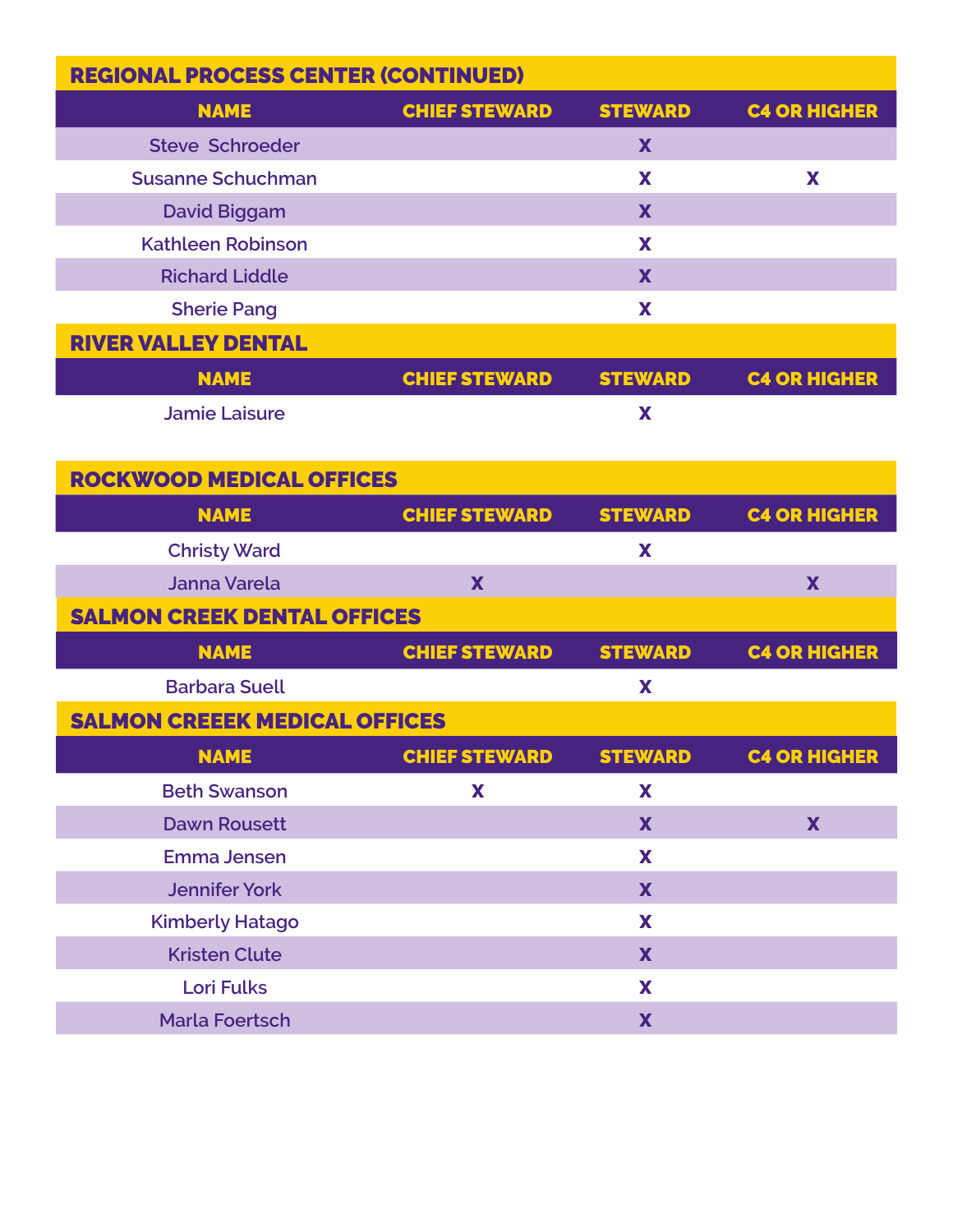| <b>SKYLINE DENTAL OFFICES</b>     |                      |                |                     |
|-----------------------------------|----------------------|----------------|---------------------|
| <b>NAME</b>                       | <b>CHIEF STEWARD</b> | <b>STEWARD</b> | <b>C4 OR HIGHER</b> |
| <b>Jamie Brickell-McMahon</b>     |                      | X              | X                   |
| <b>Brittany Roberts</b>           |                      | X              |                     |
| <b>Shawna Green</b>               |                      | X              |                     |
| <b>SKYLINE MEDICAL OFFICES</b>    |                      |                |                     |
| <b>NAME</b>                       | <b>CHIEF STEWARD</b> | <b>STEWARD</b> | <b>C4 OR HIGHER</b> |
| <b>Angela Yordy</b>               |                      | X              |                     |
| <b>Denice Walsh</b>               |                      | X              |                     |
| <b>SUNNYBROOK MEDICAL OFFICES</b> |                      |                |                     |
|                                   |                      |                |                     |
| <b>NAME</b>                       | <b>CHIEF STEWARD</b> | <b>STEWARD</b> | <b>C4 OR HIGHER</b> |
| <b>Glenda Cox</b>                 |                      | X              | X                   |
| <b>Kimberly Welch</b>             |                      | X              |                     |
| <b>Tracey Johnson</b>             |                      | X              |                     |
| <b>Emily Atherton</b>             |                      | X              |                     |
| <b>SUNSET MEDICAL OFFICE</b>      |                      |                |                     |
| <b>NAME</b>                       | <b>CHIEF STEWARD</b> | <b>STEWARD</b> | <b>C4 OR HIGHER</b> |

## TANASBOURNE CALL CENTER

| <b>NAME</b>             | <b>CHIEF STEWARD</b> | <b>STEWARD</b> | <b>C4 OR HIGHER</b> |
|-------------------------|----------------------|----------------|---------------------|
| <b>Amy Asqueta</b>      |                      | X              |                     |
| Andrea Adzima           |                      | X              |                     |
| <b>Angelica Aguilar</b> |                      | X              |                     |
| <b>Anthony Maier</b>    |                      | X              |                     |
| <b>Antonio Huante</b>   |                      | X              |                     |
| <b>Ashley Duncan</b>    |                      | X              |                     |
| <b>Benjamin Sumner</b>  |                      | X              |                     |
| <b>Carol Bloomer</b>    |                      | X              |                     |
| <b>Cassandra Lawson</b> |                      | X              | X                   |
| <b>Cindy Bemis</b>      |                      | X              |                     |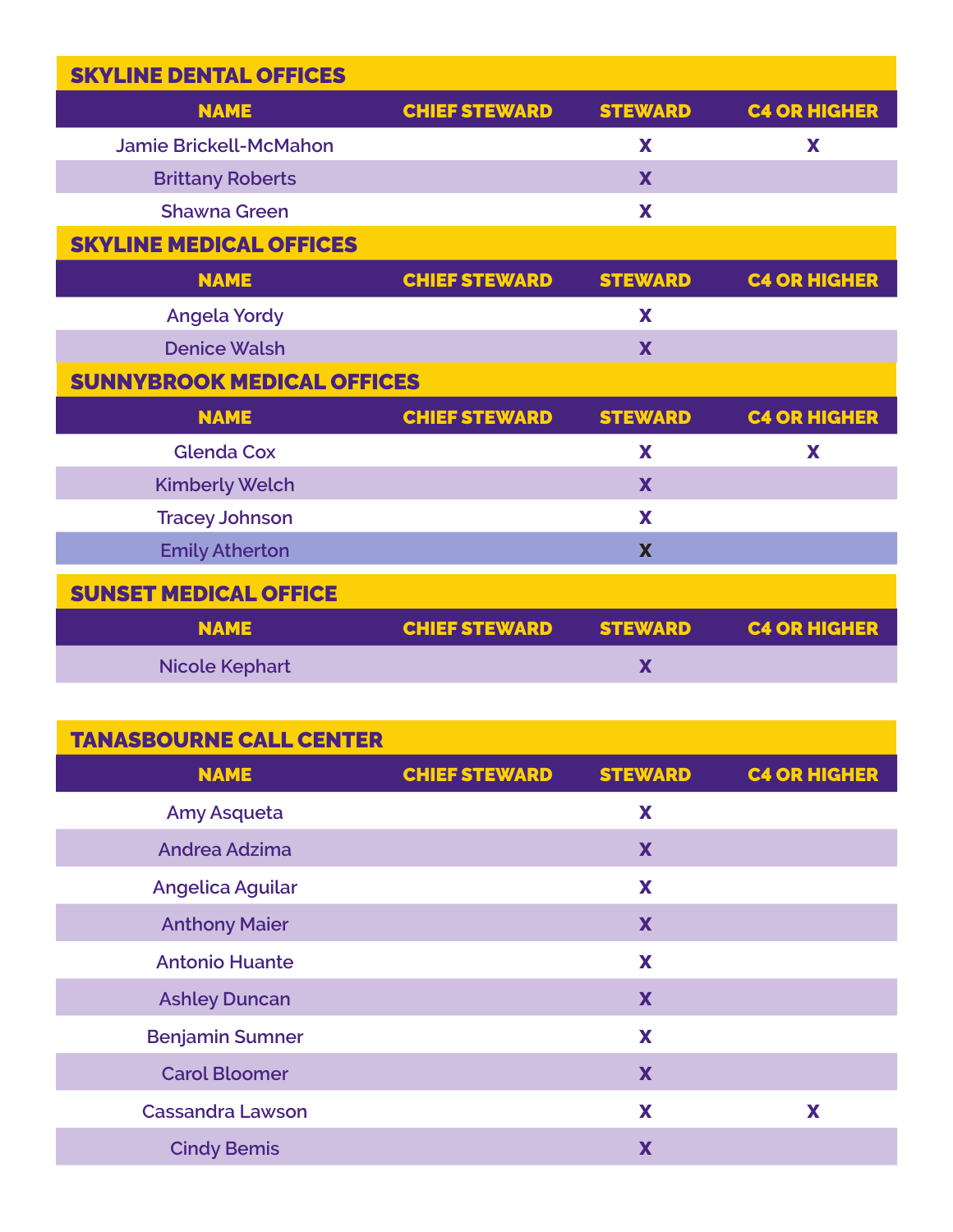| <b>TANASBOURNE CALL CENTER (CONTINUED)</b> |                      |                |                     |
|--------------------------------------------|----------------------|----------------|---------------------|
| <b>NAME</b>                                | <b>CHIEF STEWARD</b> | <b>STEWARD</b> | <b>C4 OR HIGHER</b> |
| <b>Clinton Kindle</b>                      |                      | X              |                     |
| <b>David Wishart</b>                       |                      | X              |                     |
| <b>Felicidad Overturf</b>                  |                      | X              |                     |
| <b>James Foster</b>                        |                      | X              |                     |
| <b>John Ogden</b>                          |                      | X              |                     |
| <b>Karrie Dooley</b>                       |                      | X              |                     |
| <b>Kathy Weber</b>                         |                      | X              |                     |
| <b>Kristen Lewis</b>                       |                      | X              |                     |
| <b>Marci Zaste</b>                         |                      | X              |                     |
| <b>Michael Crasper</b>                     |                      | X              | X                   |
| <b>Michelle Bernhardt</b>                  |                      | X              |                     |
| <b>Nicole Ogden</b>                        |                      | X              |                     |
| <b>Rhaven Rodriguez</b>                    | X                    |                |                     |
| <b>Susan Parker</b>                        |                      | X              |                     |
| <b>Sweeta Derrow</b>                       |                      | X              |                     |
| <b>Wally Walls</b>                         |                      | X              |                     |

| <b>TANASBOURNE DENTAL OFFICE</b>  |                      |                |                     |
|-----------------------------------|----------------------|----------------|---------------------|
| <b>NAME</b>                       | <b>CHIEF STEWARD</b> | <b>STEWARD</b> | <b>C4 OR HIGHER</b> |
| <b>Audrey Cardenas</b>            | Х                    |                |                     |
| <b>TANASBOURNE MEDICAL OFFICE</b> |                      |                |                     |
| <b>NAME</b>                       | <b>CHIEF STEWARD</b> | <b>STEWARD</b> | <b>C4 OR HIGHER</b> |
| Vacant                            |                      |                |                     |
| <b>TUALATIN MEDICAL OFFICES</b>   |                      |                |                     |
| <b>NAME</b>                       | <b>CHIEF STEWARD</b> | <b>STEWARD</b> | <b>C4 OR HIGHER</b> |
| <b>Teresa Kane</b>                |                      |                |                     |